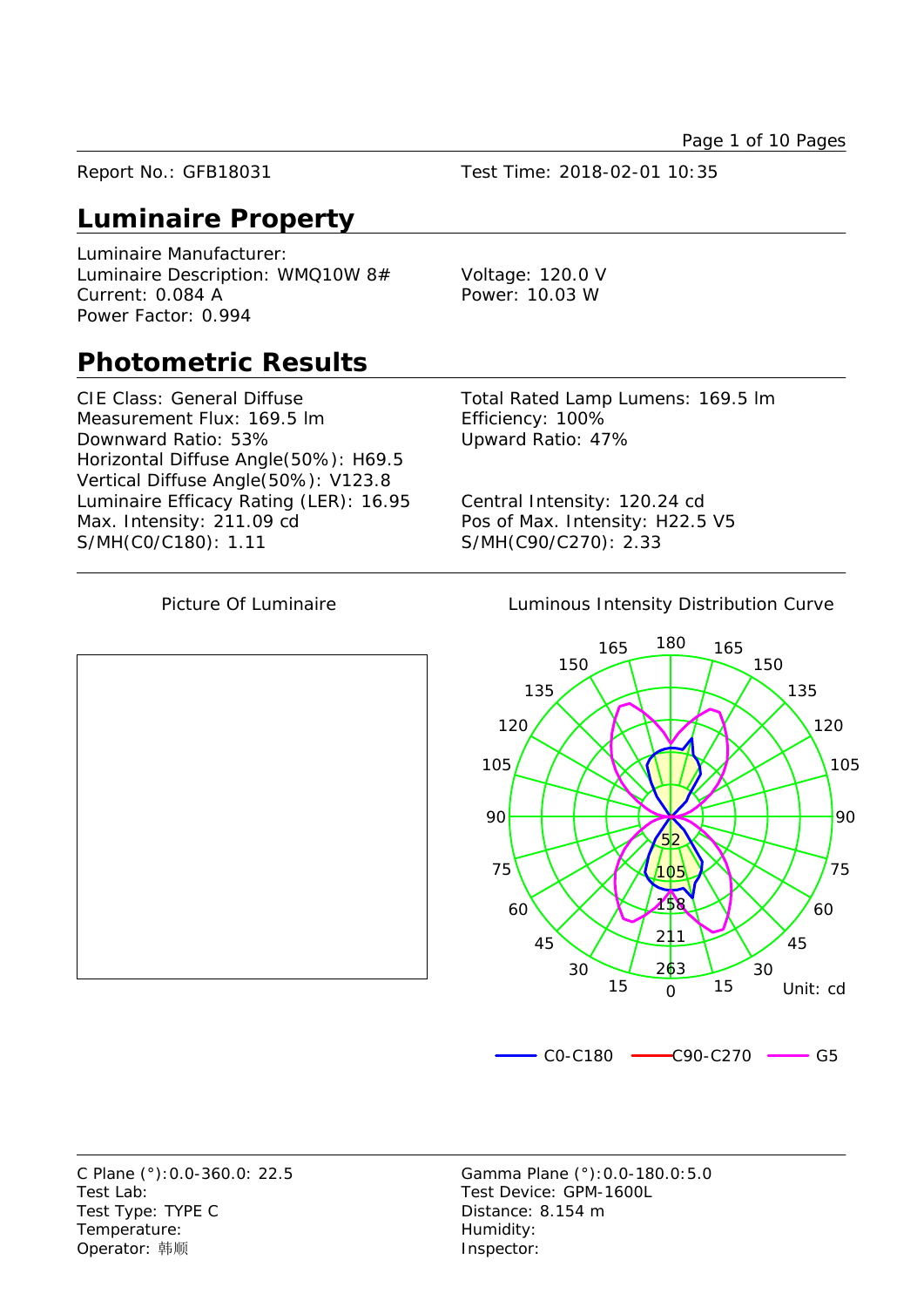

-180 -120 -60 0 60 120 180

C0-C180 C90-C270 Unit: cd

## **Luminous Intensity Distribution Curve**

C Plane (°):0.0-360.0: 22.5 Gamma Plane (°):0.0-180.0:5.0 Test Lab:<br>
Test Type: TYPE C<br>
Test Type: TYPE C<br>
Test Type: TYPE C<br>
Test Type: TYPE C Test Type: TYPE C Temperature: Temperature: Temperature: Operator: 韩顺 **Inspector:** 

 $0 - 180$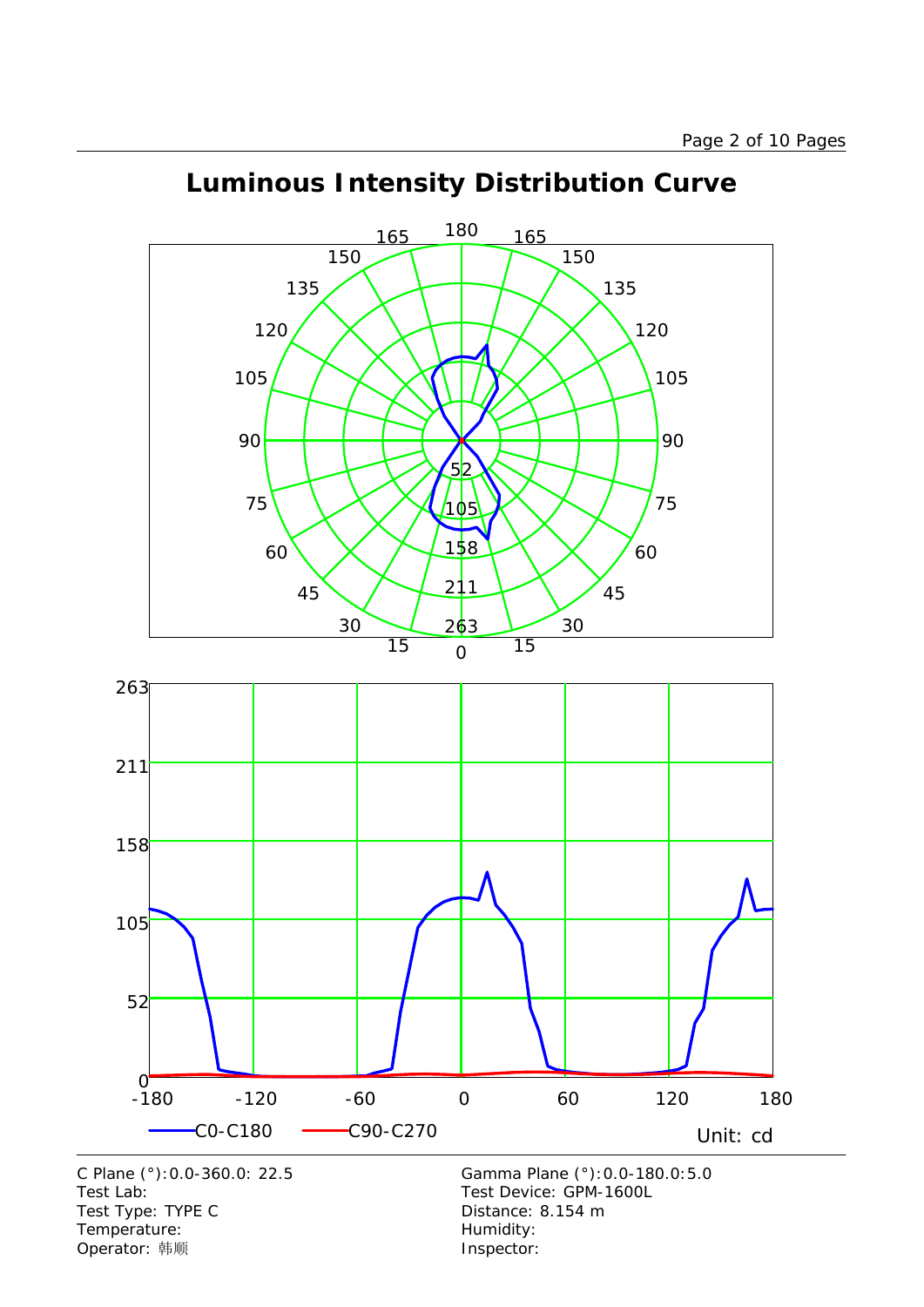

# **Isocandela (rectangle)**



Test Lab: Test Device: GPM-1600L Test Type: TYPE C Distance: 8.154 m Temperature: Temperature: Temperature: Operator: 韩顺 **Inspector:** 

C Plane (°):0.0-360.0: 22.5 Gamma Plane (°):0.0-180.0:5.0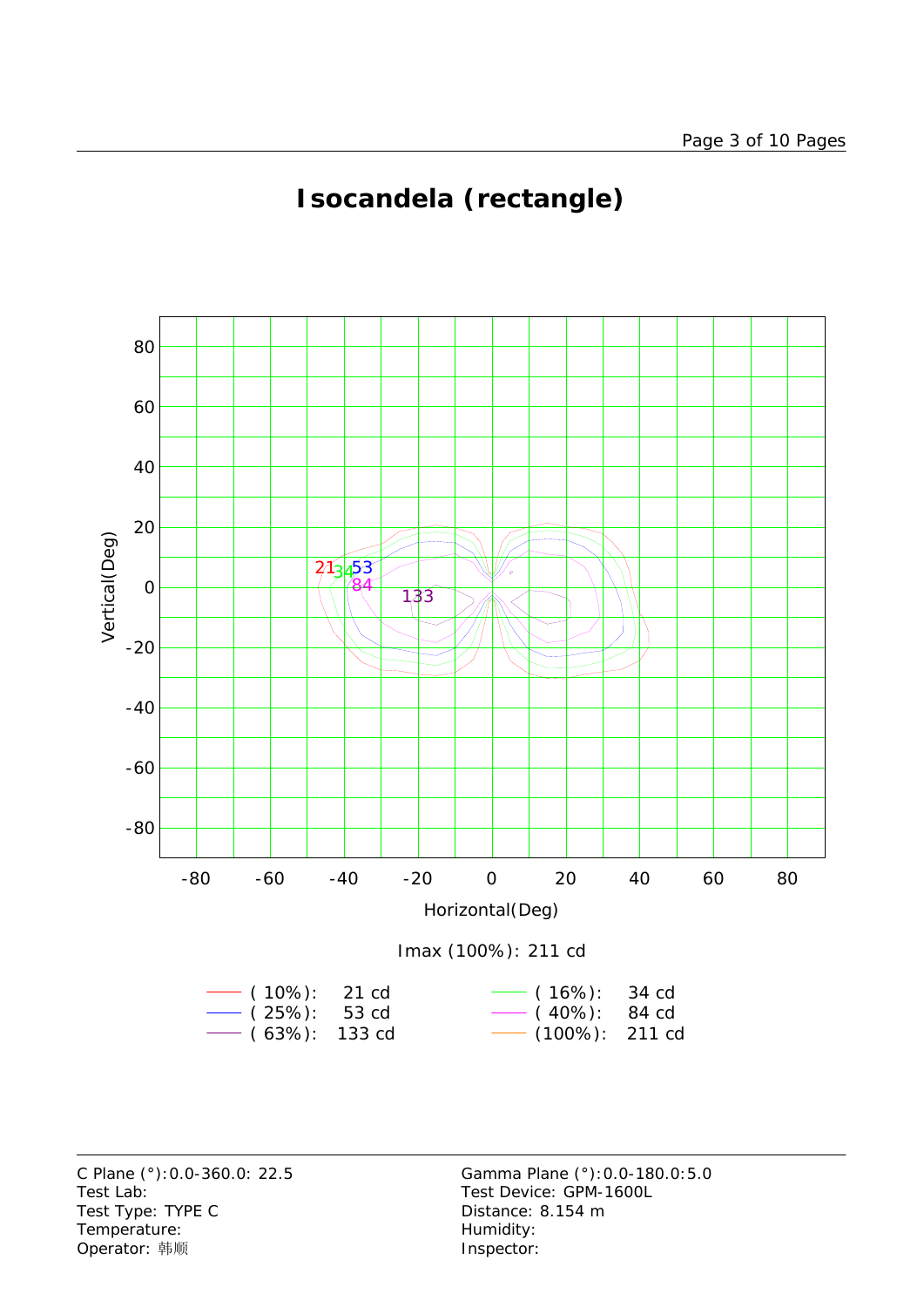

#### **IsoLux Plot**

Test Lab: Test Device: GPM-1600L Test Type: TYPE C COME CONTROLLER Distance: 8.154 m Temperature: We are the more controller as the Humidity:<br>
Operator: 韩顺 Network: This are the Museof of the Museof of the Museof of the Museof of the Museof of the Museo Operator: 韩顺

C Plane (°):0.0-360.0: 22.5 Gamma Plane (°):0.0-180.0:5.0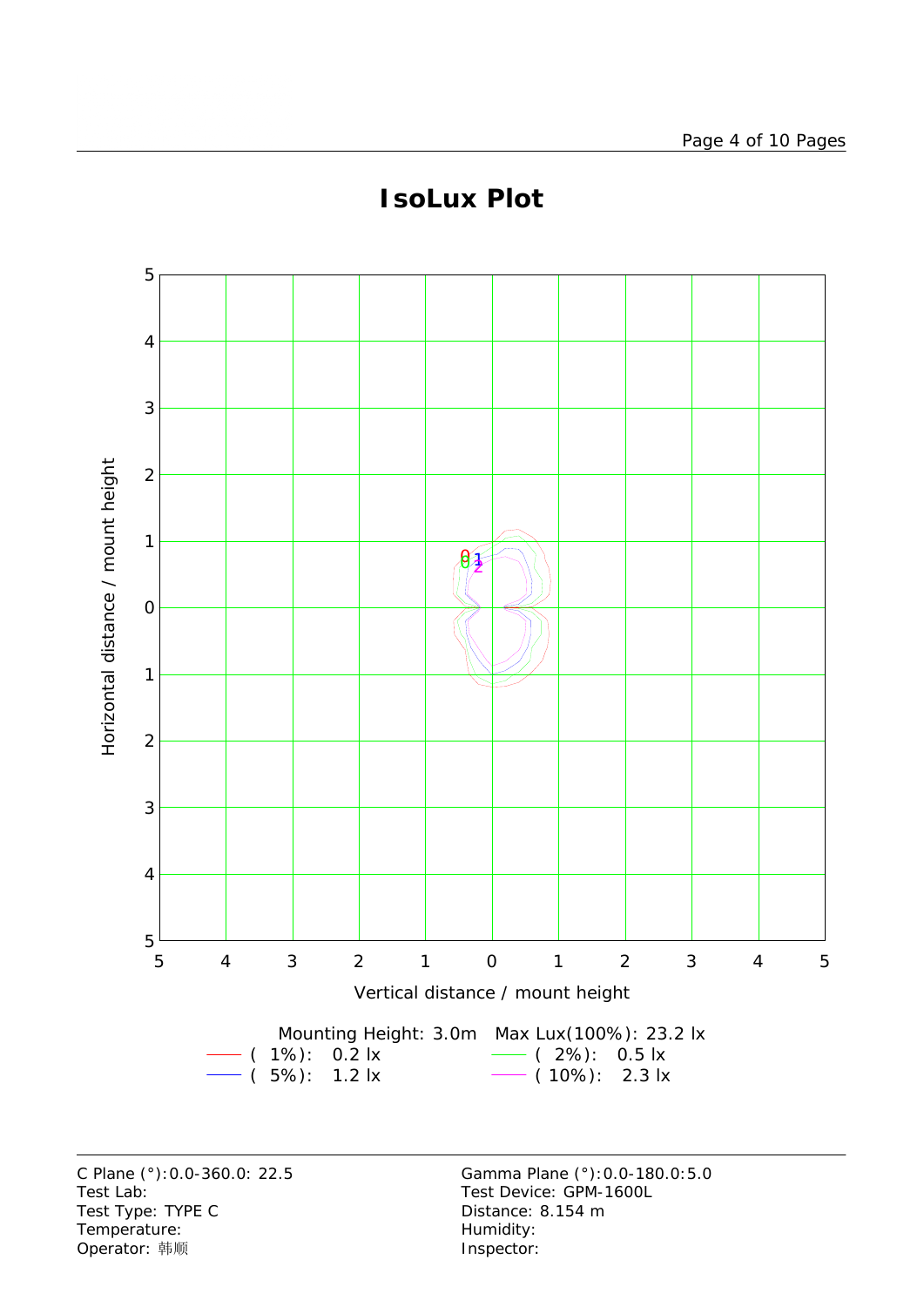Horizontal plane Horizontal plane

Vertical plane Flux(E) 90 Flux(T) -50  $-80$ -90 -30  $\dot{\mathcal{S}}$  $\overline{5}$ 80 -20 70 60 50  $6<sup>4</sup>$ 30 20  $\vec{o}$  $\vec{0}$  $\sigma$  $\circ$  $06 -$ -90 -80 -70 -60 -50 -50 -40 -30 -20 -10 -10 -10 -20 -30 -40 -50 -50 -90 -90 -90 -0.0 0.0 0.00.00.00.00.00.00.00.00.00.00.00.00.00.00.00.00.00.070 -80  $\dot{8}$ 0.0 0.1  $\circ$  $\circ$  $\circ$  0.0 $\circ$  $\circ$  0.0 $\circ$  $\circ$  $\circ$  $\circ$  $\circ$  $\circ$  $\circ$  $\circ$  $\circ$  $\circ$  $\circ$ .<br>ت  $\overline{\circ}$ .<br>O .<br>0  $\overline{\circ}$  $\overline{\circ}$  $\overline{\circ}$  $\overleftarrow{O}$  $\overleftarrow{C}$ .<br>O  $\overline{\circ}$  $\overleftarrow{O}$ .<br>O  $\overline{\circ}$ .<br>0  $\overline{\circ}$  $01 -$ -70 -60 -50 -40 -30 -20 -10 -0 -10 -20 -30 -30 -50 -50 0.0 0.2  $\circ$  $\circ$  $\circ$  $\circ$  $\circ$  $\circ$  $\circ$  $\circ$  $\circ$  $\circ$  $\circ$  $\circ$  $\circ$  $\circ$  $\circ$  $\circ$  $\circ$  $\circ$  $\overline{\circ}$  $\overline{O}$  $\overline{O}$  $\overline{O}$  $\overline{O}$  $\overline{O}$  $\overline{O}$  $\overline{O}$  $\overline{O}$ .<br>்  $\overline{O}$  $\overline{O}$  $\overline{O}$  $\overline{O}$  $\overline{O}$ .<br>O  $\overline{O}$  $\overline{\circ}$  $\overline{0}$ -60 -50 -40 -30 -20 -10 -0 -10 -20 -30 -30 -50 -50 0.0 0.5  $\circ$  $\circ$  $\circ$  0.0<u>م</u>. <u>م</u>. <u>م</u>. <u>م</u>.  $\circ$  $\circ$  $\circ$  $\circ$  $\circ$  $\circ$  $\circ$  $\circ$  $\circ$  $\circ$  $\overline{\circ}$  $\overline{O}$  $\overline{O}$  $\overline{O}$  $\circ$  $\overline{O}$  $\overline{O}$  $\overline{O}$  $\overline{O}$  $\overline{O}$  $\overline{\circ}$  $\overline{O}$  $\overline{O}$  $O<sup>2</sup>$ -50 -40 -30 -20 -10 0 10 20 30 40 0.2 0.0 0.0 0.0<u>م</u>.<br>د <u>م</u>.<br>د <u>م</u>.<br>د o<br>N  $\circ$  $\circ$ <u>م</u>.<br>د <u>اب</u>  $\circ$  0.0 0.0 0.0 0.0 0.0 0.0 $\mathbf{A}$  $\dot{\omega}$  $\dot{\sim}$  $\overline{O}$  $-40$ -40 -30 -20 -10 -10 -10 -20 -30 4.0 5.2  $\circ$  $\circ$  $\circ$  $\circ$  $\circ$  $\circ$  $\circ$  $\circ$  $\circ$  $\circ$  $\circ$  $\circ$ .<br>ا .<br>ا .<br>ا  $\rightarrow$  $\overline{\phantom{0}}$ .<br>ا  $\overline{O}$ .<br>ت  $\sim$  $\ddot{ }$ نى  $\sim$  $\infty$  $\frac{1}{4}$  $\overline{O}$ .<br>ت .<br>ت  $\overline{O}$ .<br>ت  $\overline{O}$  $\frac{1}{20}$  $20 - 30 - 0 = 0$ 9.9 10.9  $\circ$  $\circ$  $\dot{p}$  $\overline{\mathsf{C}}$  $\sim$  $\rightarrow$  $\circ$  $\circ$  $\circ$  $\circ$  $\circ$  $\circ$ .<br>ا .<br>أ .<br>ا .<br>أ  $\overline{\phantom{0}}$ <u>م</u>.  $\overline{\circ}$  $\dot{\bm{\omega}}$  $\frac{1}{4}$  $\dot{\circ}$  $\omega$  $\sim$  $\sim$  $\overline{\circ}$  $\dot{\circ}$  $\overline{\circ}$  $\overline{\circ}$  $\overline{O}$  $10 - 10$ **Area** Ċ 13.8 14.8  $\circ$  $\circ$ .<br>. <u>م</u>. <u>م</u>. <u>م</u>.  $\circ$  $\rightarrow$ ب<br>.<br>.  $\Delta$ ب<br>.<br>. ا<br>ب  $\circ$ <u>م</u>.  $\circ$  $\circ$  $\circ$  $\circ$  $\sim$  $\overline{\circ}$  $\omega$  $\overline{5}$ نى  $\overline{\circ}$  $\overline{\circ}$  $\overline{\circ}$  $\overline{\circ}$  $\overline{\circ}$  $\frac{1}{\sigma}$ ا<br>0<br>0 10.3 8.9  $\rightarrow$  $\omega$ o<br>O .<br>. .<br>^ .<br>ا .<br>^ o<br>N ০<br>০ ب<br>.<br>. ب<br>أ .<br>ا 0.0 0.0 0.0 0.0 0.0 0.0Unit: Im Unit: lm  $\dot{\bm{\omega}}$  $\frac{1}{4}$  $\circ$ 10.1  $\circ$ 8.8  $\circ$ .<br>. .<br>ا .<br>ا .<br>ا  $\circ$  $\circ$  $\rightarrow$  $\omega$  $\mathcal{N}$  $\circ$ .<br>ا  $\circ$  $\circ$  $\circ$  $\circ$  $\circ$  $\sim$ بن  $\overline{\mathbf{c}}$  $\dot{\circ}$ 0.00.0 $\overline{O}$ .<br>ت  $\overline{O}$  $\overline{\circ}$  $\sigma$  $\sim$ .<br>O  $\vec{o}$ 13.6 14.7  $\circ$  $\circ$  $\Delta$  $\omega$  $\rightarrow$  $\circ$  $\circ$  $\circ$  $\circ$  $\circ$  $\circ$  $\circ$ .<br>ا .<br>أ .<br>ا .<br>أ  $\overline{\phantom{0}}$ ب<br>.  $\circ$  $\omega$  $\infty$  $\circ$  $\overline{5}$  $\mathbb N$  $\circ$  $\overline{O}$  $\circ$  $\circ$  $\overline{O}$  $\circ$ **SO** 9.7  $\circ$  $\circ$ <u>م</u>. <u>م</u>. <u>م</u>.  $\circ$  $\circ$  $\overline{M}$ ب<br>.<br>.  $\mathop{\mathsf{N}}$ <u>م</u>. <u>م</u>.  $\circ$  $\circ$  $\circ$  $\circ$  $\circ$ 10.8 ┙  $\overline{O}$  $\overline{O}$ .<br>0  $\sim$  $\sim$  $\frac{1}{4}$  $\overline{c}$  $\overline{O}$  $\overline{O}$  $\overline{O}$  $\overline{O}$  $\overline{\circ}$  $\infty$  $\circ$ 5.2  $\circ$  $\circ$  $\circ$ 6.2  $\circ$  $\circ$  $\circ$  $\circ$  $\circ$  $\circ$  $\circ$ o<br>O .<br>ا .<br>^ ل<br>ب ل<br>ب 0.0 $\tilde{\mathcal{L}}$  $\dot{\circ}$  $\overline{\phantom{a}}$  $\overline{O}$ .<br>ت  $\overline{c}$  $\overline{O}$ .<br>ت  $\overline{O}$  $\sim$  $\dot{\bm{\omega}}$  $\overline{\circ}$  $40$ 0.9  $\circ$ 2.2  $\circ$  $\circ$  $\circ$  $\circ$  $\circ$  $\circ$  $\circ$  $\circ$  $\circ$  $\circ$  $\circ$  $\circ$  $\circ$  $\circ$ .<br>ا .<br>ا .<br>ا .<br>ت  $\circ$  $\rm \dot{\circ}$  $\rm\dot{\circ}$  $\sim$  $\dot{\bm{\omega}}$  $\overline{c}$  $\overline{c}$  $\sim$  $\overline{\circ}$  $\circ$  $\overline{\circ}$  $\circ$  $\circ$  $\overline{\circ}$ **DO** 0.0 0.7 0.0 0.0 $\circ$  0.0.<br>أ .<br>ا .<br>أ .<br>ا .<br>ا .<br>ا <u>م</u>.  $\circ$  $\circ$  0.0 $\circ$  $\circ$  0.0 $\circ$  $\overline{O}$  $\overline{O}$  $\overline{O}$  $\overline{O}$  $\overline{O}$  $\overline{O}$  $\infty$ 0.0 0.4  $\circ$  $\circ$  $\circ$  $\circ$  $\circ$  $\circ$  $\circ$  $\circ$  $\circ$  $\circ$  $\circ$  $\circ$  $\circ$  $\circ$  $\circ$  $\circ$  $\circ$  $\circ$  $\overline{O}$ .<br>O .<br>o  $\overline{O}$  $\overline{O}$  $\overline{O}$  $\overline{O}$  $\overline{O}$  $\overleftarrow{C}$  $\overline{O}$  $\overline{O}$  $\overline{O}$  $\overline{O}$  $\overline{O}$  $\overline{O}$  $\overline{O}$ .<br>o  $\overline{O}$  $\tilde{c}$ 0.0 0.2  $\circ$  $\circ$  $\circ$  $\circ$  $\circ$  $\circ$  $\circ$  $\circ$  $\circ$  $\circ$  $\circ$  $\circ$  $\circ$ o<br>O 0.0 0.0 0.0 0.0 $\overline{\circ}$  $\overline{\circ}$  $\overline{\circ}$  $\overline{\circ}$  $\overline{\circ}$  $\overline{\circ}$  $\overline{\circ}$  $\overline{\circ}$  $\overline{\circ}$  $\overline{\circ}$ .<br>O  $\overline{\circ}$  $\overline{\circ}$  $80$ 0.0  $0.1$  $\circ$  $\circ$  $\circ$  $\circ$  $\circ$  $\circ$  $\circ$  $\circ$  $\circ$  $\circ$  $\circ$  $\circ$  $\circ$  $\circ$  $\circ$  $\circ$  $\circ$  $\circ$ .<br>ت .<br>0 .<br>0 .<br>0  $\overline{O}$ .<br>0  $\overline{O}$ 0.0  $\overline{\circ}$ .<br>0  $\overline{\circ}$  $\overline{O}$  $\overline{\circ}$  $\overline{O}$ .<br>0  $\overline{O}$ .<br>O  $\overline{O}$ ą{ux(Ͳ)ux(E 90Flux(T)Flux(E) 17.30.626.420.0 $\frac{8}{5}$  $\frac{0}{3}$ 0.00.00.50.81.0 $1.3$ بر<br>3. 7.3 $\frac{1}{10}$  $\sum_{\tau}$ 0.10.089 16.5 25.8 19.5  $\circ$  $\circ$  $\circ$  $\overline{\phantom{0}}$  $\circ$  $\circ$  $\circ$  $\circ$  $\circ$  $\circ$ o<br>O 0.0 o<br>O .<br>ب  $\circ$ 75  $\overline{O}$  $\overline{O}$  $\dot{\omega}$  $\overline{O}$  $\overline{O}$  $\overline{O}$  $\frac{1}{\sqrt{2}}$  $\overline{O}$  $\overline{O}$  $\overline{O}$ .<br>0 C Plane (°):0.0-360.0: 22.5 Gamma Plane (°):0.0-180.0:5.0

Test Lab: Test Device: GPM-1600L Test Type: TYPE C COME CONTROLLER Distance: 8.154 m Temperature: Temperature: Temperature: Operator: 韩顺 **Inspector:** 

Page 5 of 10 Pages

**Area Flux Table**

**Flux Table**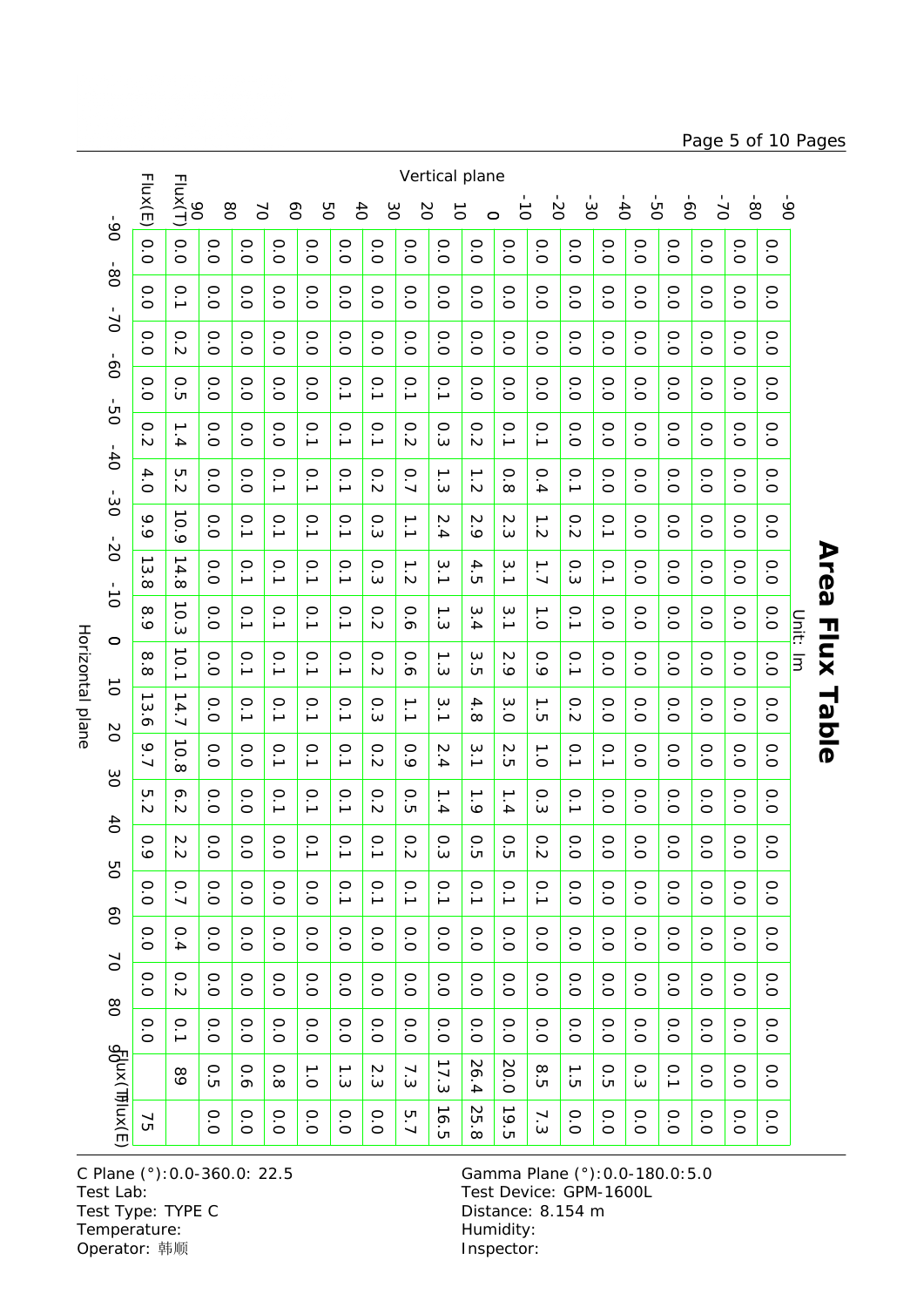

#### **The Average Illuminance Effective Figure**

Test Lab: Test Device: GPM-1600L Test Type: TYPE C Distance: 8.154 m Temperature: Temperature: Temperature: Operator: 韩顺 **Inspector:**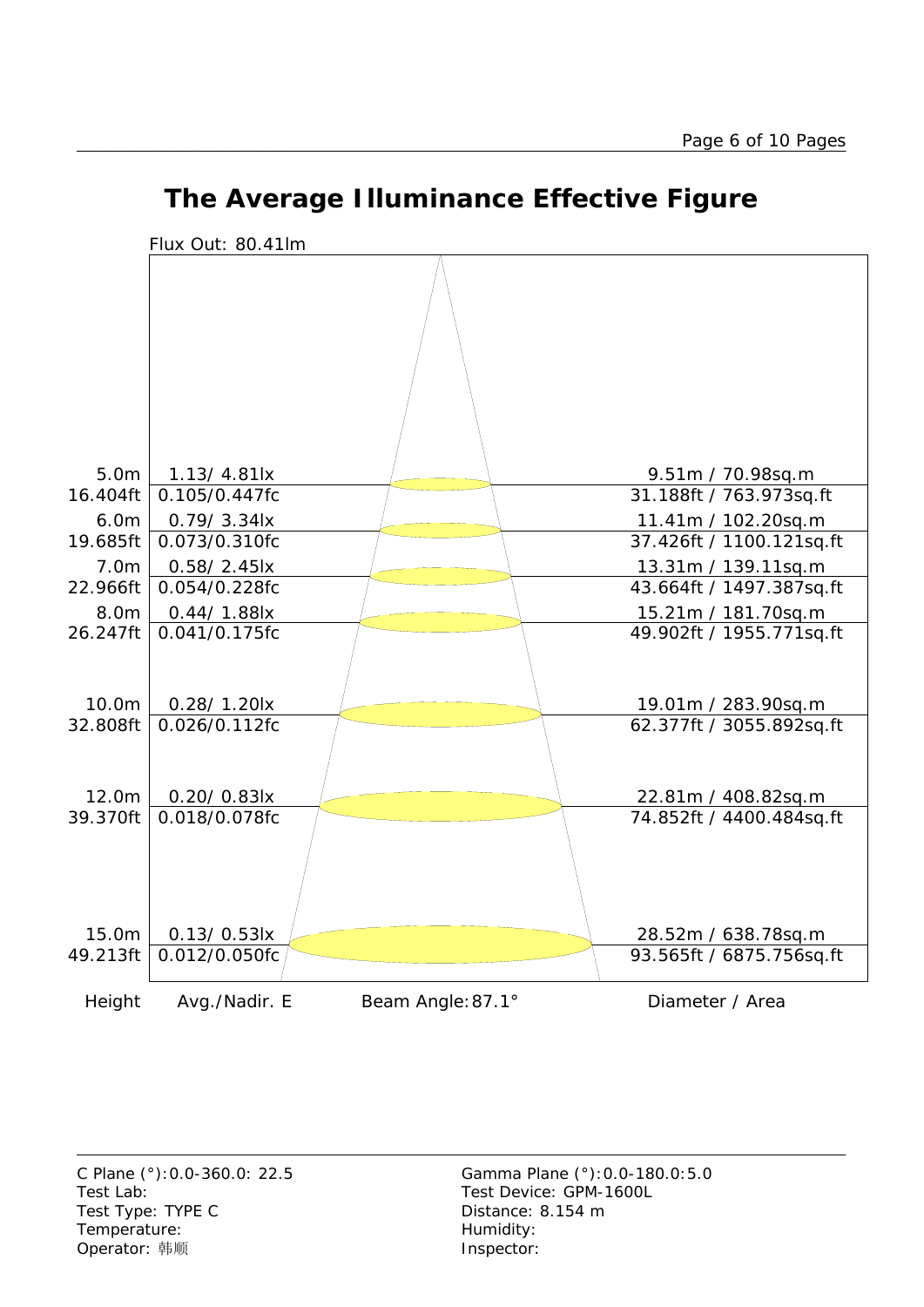| Reflectance:                                       |                    |          |                  |                    |                    |                    |          |          |          |          |  |
|----------------------------------------------------|--------------------|----------|------------------|--------------------|--------------------|--------------------|----------|----------|----------|----------|--|
| Ceiling (cavity)                                   | 0.7                | 0.7      | 0.5              | 0.5                | 0.3                | 0.7                | 0.7      | 0.5      | 0.5      | 0.3      |  |
| Wall                                               | 0.5                | 0.3      | 0.5              | 0.3                | 0.3                | 0.5                | 0.3      | 0.5      | 0.3      | 0.3      |  |
| Reference plane                                    | 0.2                | 0.2      | 0.2              | 0.2                | 0.2                | 0.2                | 0.2      | 0.2      | 0.2      | 0.2      |  |
| Room dimensions                                    |                    |          | Viewed crosswise |                    |                    | Viewed endwise     |          |          |          |          |  |
| $X=2H$ $Y=2H$                                      | $-1.$ \$           | $-1.$ \$ | $-1.$ \$         | $-1.$ \$           | $-1.$ \$           | $-1.$ \$           | $-1.$ \$ | $-1.$ \$ | $-1.$ \$ | $-1.$ \$ |  |
| 3H                                                 | $-1.$ \$           | $-1.$ \$ | $-1.$ \$         | $-1.$ \$           | $-1.$ \$           | $-1.$ \$           | $-1.$ \$ | $-1.$ \$ | $-1.$ \$ | $-1.$ \$ |  |
| 4H                                                 | $-1.$ \$           | $-1.$ \$ | $-1.$ \$         | $-1.$ \$           | $-1.$ \$           | $-1.$ \$           | $-1.$ \$ | $-1.$ \$ | $-1.$ \$ | $-1.$ \$ |  |
| 6H                                                 | $-1.$ \$           | $-1.$ \$ | $-1.$ \$         | $-1.$ \$           | $-1.$ \$           | $-1.$ \$           | $-1.$ \$ | $-1.$ \$ | $-1.$ \$ | $-1.$ \$ |  |
| 8H                                                 | $-1.$ \$           | $-1.$ \$ | $-1.$ \$         | $-1.$ \$           | $-1.$ \$           | $-1.$ \$           | $-1.$ \$ | $-1.$ \$ | $-1.$ \$ | $-1.$ \$ |  |
| 12H                                                | $-1.$ \$           | $-1.$ \$ | $-1.$ \$         | $-1.$ \$           | $-1.$ \$           | $-1.$ \$           | $-1.$ \$ | $-1.$ \$ | $-1.$ \$ | $-1.$ \$ |  |
| $Y = 2H$<br>$X = 4H$                               | $-1.$ \$           | $-1.$ \$ | $-1.$ \$         | $-1.$ \$           | $-1.$ \$           | $-1.$ \$           | $-1.$ \$ | $-1.$ \$ | $-1.$ \$ | $-1.$ \$ |  |
| 3H                                                 | $-1.$ \$           | $-1.$ \$ | $-1.$ \$         | $-1.$ \$           | $-1.$ \$           | $-1.$ \$           | $-1.$ \$ | $-1.$ \$ | $-1.$ \$ | $-1.$ \$ |  |
| 4H                                                 | $-1.$ \$           | $-1.$ \$ | $-1.$ \$         | $-1.$ \$           | $-1.$ \$           | $-1.$ \$           | $-1.$ \$ | $-1.$ \$ | $-1.$ \$ | $-1.$ \$ |  |
| 6H                                                 | $-1.$ \$           | $-1.$ \$ | $-1.$ \$         | $-1.$ \$           | $-1.$ \$           | $-1.$ \$           | $-1.$ \$ | $-1.$ \$ | $-1.$ \$ | $-1.$ \$ |  |
| 8H                                                 | $-1.$ \$           | $-1.$ \$ | $-1.$ \$         | $-1.$ \$           | $-1.$ \$           | $-1.$ \$           | $-1.$ \$ | $-1.$ \$ | $-1.$ \$ | $-1.$ \$ |  |
| 12H                                                | $-1.$ \$           | $-1.$ \$ | $-1.$ \$         | $-1.$ \$           | $-1.$ \$           | $-1.$ \$           | $-1.$ \$ | $-1.$ \$ | $-1.$ \$ | $-1.$ \$ |  |
| $X = 8H$<br>$Y = 4H$                               | $-1.$ \$           | $-1.$ \$ | $-1.$ \$         | $-1.$ \$           | $-1.$ \$           | $-1.$ \$           | $-1.$ \$ | $-1.$ \$ | $-1.$ \$ | $-1.$ \$ |  |
| 6H                                                 | $-1.$ \$           | $-1.$ \$ | $-1.$ \$         | $-1.$ \$           | $-1.$ \$           | $-1.$ \$           | $-1.$ \$ | $-1.$ \$ | $-1.$ \$ | $-1.$ \$ |  |
| 8H                                                 | $-1.$ \$           | $-1.$ \$ | $-1.$ \$         | $-1.$ \$           | $-1.$ \$           | $-1.$ \$           | $-1.$ \$ | $-1.$ \$ | $-1.$ \$ | $-1.$ \$ |  |
| 12H                                                | $-1.$ \$           | $-1.$ \$ | $-1.$ \$         | $-1.$ \$           | $-1.$ \$           | $-1.$ \$           | $-1.$ \$ | $-1.$ \$ | $-1.$ \$ | $-1.$ \$ |  |
| $X = 12H$<br>$Y = 4H$                              | $-1.$ \$           | $-1.$ \$ | $-1.$ \$         | $-1.$ \$           | $-1.$ \$           | $-1.$ \$           | $-1.$ \$ | $-1.$ \$ | $-1.$ \$ | $-1.$ \$ |  |
| 6H                                                 | $-1.$ \$           | $-1.$ \$ | $-1.$ \$         | $-1.$ \$           | $-1.$ \$           | $-1.$ \$           | $-1.$ \$ | $-1.$ \$ | $-1.$ \$ | $-1.$ \$ |  |
| 8H                                                 | $-1.$ \$           | $-1.$ \$ | $-1.$ \$         | $-1.$ \$           | $-1.$ \$           | $-1.$ \$           | $-1.$ \$ | $-1.$ \$ | $-1.$ \$ | $-1.$ \$ |  |
| Variations with the observer position at spacings: |                    |          |                  |                    |                    |                    |          |          |          |          |  |
| $S = 1.0H$<br>$-1.$ \$/ $-1.$ \$                   |                    |          |                  |                    |                    | $-1.$ \$/ $-1.$ \$ |          |          |          |          |  |
| $S = 1.5H$                                         | $-1.$ \$/ $-1.$ \$ |          |                  |                    | $-1.$ \$/ $-1.$ \$ |                    |          |          |          |          |  |
| $S = 2.0H$<br>$-1.$ \$/ $-1.$ \$                   |                    |          |                  | $-1.$ \$/ $-1.$ \$ |                    |                    |          |          |          |          |  |

#### **UGR Table**

Calculate in accordance with CIE Pub.117. The table is revised with 170lm (8log(F/F0) = -6.2).

C Plane (°):0.0-360.0: 22.5 Gamma Plane (°):0.0-180.0:5.0 Test Lab: Test Device: GPM-1600L Test Type: TYPE C Distance: 8.154 m Temperature: Temperature: Temperature: Operator: 韩顺 **Inspector:**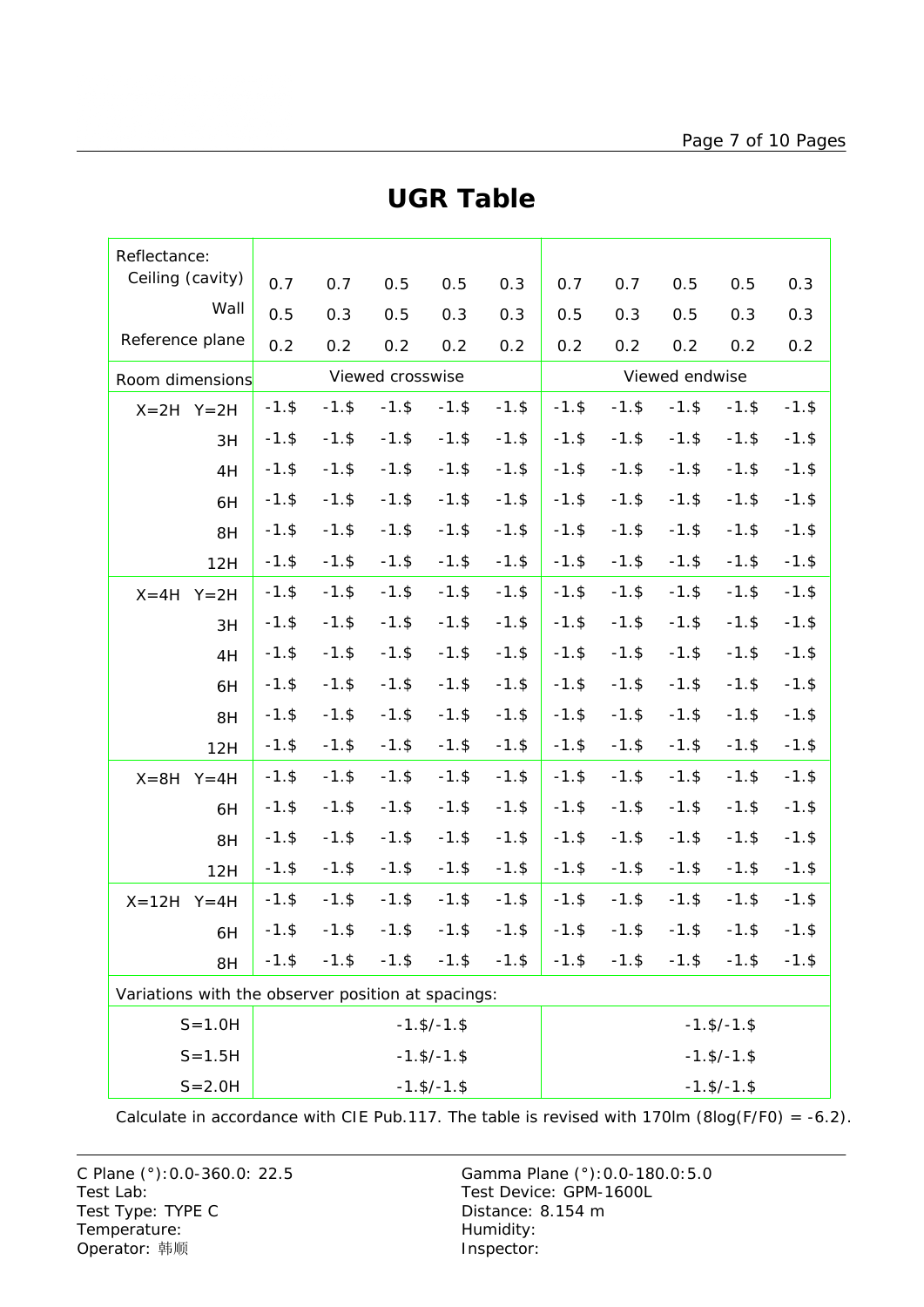Page 8 of 10 Pages



#### **FLUX DISTRIBUTION TABLE BASED ON THE IESNA LUMINAIRE CLASSIFICATION SYSTEM**

| BUG(Backlight, Uplight, Glare) Rating Base On TM-15-07            |                 |  |  |  |  |  |  |
|-------------------------------------------------------------------|-----------------|--|--|--|--|--|--|
| Asymmetrical Luminaire Types<br>(Type 1,II,III,IV)                | <b>BO U2 GO</b> |  |  |  |  |  |  |
| Quadrilateral Symmetrical Luminaire Types<br>(Type V, Area Light) | <b>BO U2 GO</b> |  |  |  |  |  |  |

Test Type: TYPE C Distance: 8.154 m Temperature: Temperature: Temperature: Operator: 韩顺 **Inspector:** 

C Plane (°): 0.0-360.0: 22.5 Gamma Plane (°): 0.0-180.0: 5.0<br>Test Lab: Test Device: GPM-1600L Test Device: GPM-1600L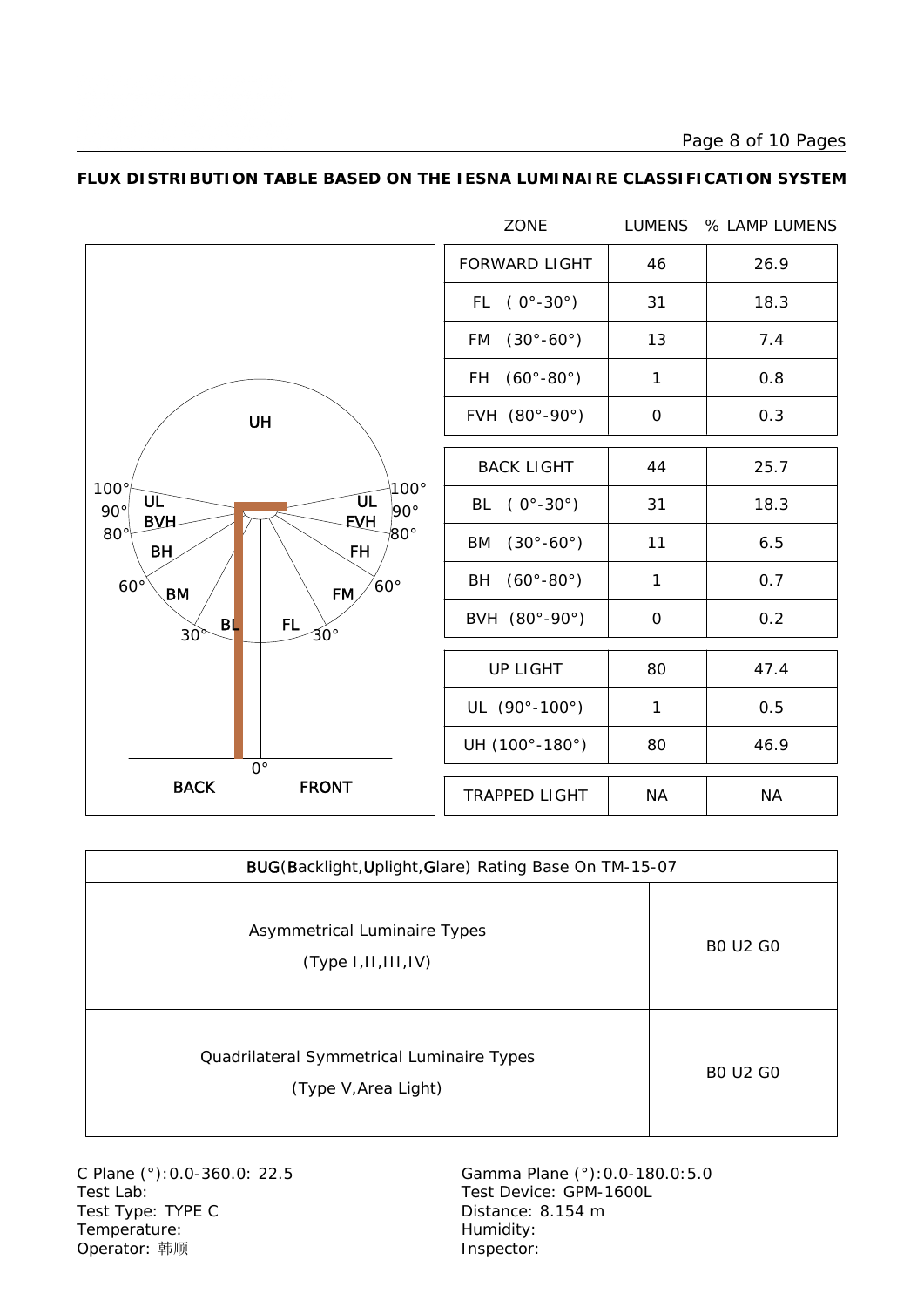### **Candlepower Table**

Unit: cd

| G\C    | CO.0  | C22.5 | C45.0 | C67.5 | C90.0 | C112.5 | C135.0 | C157.5 | C180.0 | C202.5 |
|--------|-------|-------|-------|-------|-------|--------|--------|--------|--------|--------|
| GO.0   | 120.2 | 208.3 | 136.4 | 50.2  | 1.0   | 48.6   | 129.2  | 193.7  | 120.2  | 208.3  |
| G5.0   | 119.9 | 211.1 | 137.5 | 50.4  | 1.4   | 49.7   | 130.2  | 195.7  | 119.4  | 206.7  |
| G10.0  | 118.5 | 208.6 | 135.9 | 49.8  | 1.7   | 49.9   | 129.8  | 194.5  | 117.5  | 119.0  |
| G15.0  | 137.5 | 202.1 | 131.6 | 48.3  | 2.0   | 49.2   | 126.8  | 190.1  | 113.8  | 105.2  |
| G20.0  | 115.3 | 174.1 | 117.1 | 45.7  | 2.3   | 47.3   | 116.3  | 171.4  | 108.3  | 95.7   |
| G25.0  | 108.7 | 118.3 | 87.1  | 36.1  | 2.6   | 37.3   | 87.6   | 120.3  | 100.2  | 86.9   |
| G30.0  | 100.3 | 92.1  | 45.1  | 22.1  | 2.9   | 23.3   | 52.8   | 89.6   | 71.9   | 44.5   |
| G35.0  | 89.5  | 71.2  | 24.5  | 11.1  | 3.1   | 12.2   | 32.4   | 79.4   | 43.7   | 22.6   |
| G40.0  | 45.9  | 42.5  | 9.6   | 5.4   | 3.2   | 5.9    | 10.4   | 42.5   | 5.3    | 4.3    |
| G45.0  | 30.5  | 11.1  | 7.3   | 4.6   | 3.2   | 4.8    | 7.6    | 27.1   | 3.8    | 3.2    |
| G50.0  | 7.1   | 7.0   | 5.9   | 4.1   | 3.1   | 4.2    | 6.1    | 8.1    | 2.5    | 2.1    |
| G55.0  | 4.8   | 5.1   | 4.6   | 3.6   | 3.0   | 3.7    | 4.7    | 5.4    | 0.6    | 1.7    |
| G60.0  | 3.8   | 3.7   | 3.6   | 3.0   | 2.7   | 3.1    | 3.8    | 4.1    | 0.5    | 1.3    |
| G65.0  | 3.0   | 3.0   | 2.9   | 2.5   | 2.4   | 2.6    | 3.0    | 3.2    | 0.3    | 0.8    |
| G70.0  | 2.5   | 2.5   | 2.3   | 2.1   | 2.0   | 2.2    | 2.5    | 2.6    | 0.2    | 0.3    |
| G75.0  | 2.0   | 2.0   | 1.9   | 1.8   | 1.8   | 1.9    | 2.0    | 2.1    | 0.1    | 0.1    |
| G80.0  | 1.6   | 1.6   | 1.6   | 1.6   | 1.6   | 1.7    | 1.7    | 1.7    | 0.1    | 0.1    |
| G85.0  | 1.5   | 1.5   | 1.5   | 1.5   | 1.5   | 1.5    | 1.5    | 1.5    | 0.1    | 0.1    |
| G90.0  | 1.4   | 1.4   | 1.4   | 1.4   | 1.5   | 1.4    | 1.4    | 1.4    | 0.0    | 0.1    |
| G95.0  | 1.5   | 1.5   | 1.5   | 1.5   | 1.4   | 1.4    | 1.4    | 1.4    | 0.0    | 0.0    |
| G100.0 | 1.7   | 1.6   | 1.6   | 1.5   | 1.5   | 1.5    | 1.5    | 1.5    | 0.1    | 0.1    |
| G105.0 | 2.1   | 2.0   | 1.8   | 1.7   | 1.6   | 1.6    | 1.7    | 1.8    | 0.1    | 0.1    |
| G110.0 | 2.5   | 2.3   | 2.2   | 1.9   | 1.8   | 1.8    | 2.0    | 2.3    | 0.2    | 0.2    |
| G115.0 | 2.9   | 2.8   | 2.6   | 2.2   | 2.0   | 2.2    | 2.5    | 2.7    | 0.3    | 0.7    |
| G120.0 | 3.8   | 3.5   | 3.2   | 2.7   | 2.3   | 2.7    | 3.2    | 3.3    | 0.8    | 1.3    |
| G125.0 | 4.8   | 4.3   | 3.9   | 3.2   | 2.6   | 3.2    | 4.1    | 4.2    | 1.9    | 1.7    |
| G130.0 | 7.3   | 6.2   | 5.1   | 3.7   | 2.8   | 3.8    | 5.2    | 5.5    | 2.6    | 2.1    |
| G135.0 | 36.0  | 19.6  | 6.6   | 4.3   | 2.9   | 4.4    | 6.7    | 8.3    | 3.5    | 3.2    |
| G140.0 | 45.7  | 38.0  | 9.4   | $5.2$ | 2.8   | 5.2    | 8.8    | 38.5   | 4.8    | 4.1    |
| G145.0 | 84.7  | 73.7  | 30.3  | 10.5  | 2.8   | 11.0   | 15.8   | 59.2   | 40.2   | 17.7   |
| G150.0 | 94.5  | 83.9  | 51.0  | 20.3  | 2.6   | 21.7   | 40.1   | 87.8   | 64.8   | 39.9   |
| G155.0 | 102.0 | 92.6  | 69.6  | 34.0  | 2.3   | 36.7   | 78.9   | 97.8   | 92.9   | 79.6   |
| G160.0 | 107.3 | 99.8  | 88.8  | 44.6  | 2.0   | 46.7   | 108.7  | 106.4  | 100.6  | 87.2   |
| G165.0 | 132.9 | 104.6 | 111.9 | 46.9  | 1.7   | 49.5   | 131.5  | 113.1  | 105.7  | 92.1   |
| G170.0 | 111.5 | 106.8 | 124.5 | 47.6  | 1.4   | 51.0   | 136.3  | 130.8  | 109.3  | 96.3   |
| G175.0 | 112.3 | 119.9 | 125.3 | 47.3  | 1.0   | 51.5   | 137.9  | 160.8  | 111.4  | 181.6  |
| G180.0 | 112.6 | 149.9 | 124.0 | 46.3  | 0.6   | 51.1   | 137.1  | 189.5  | 112.7  | 150.3  |

C Plane (°): 0.0-360.0: 22.5 Gamma Plane (°): 0.0-180.0: 5.0<br>Test Lab: Test Device: GPM-1600L Test Type: TYPE C Distance: 8.154 m Temperature: We are the more than the Humidity:<br>
Operator: 韩顺 Network: This are the Museum of the Museo of the Museo of the Museo of the Museo of the Museo of the Museo of the Museo of the Museo of the Museo of the Museo Operator: 韩顺

Test Device: GPM-1600L